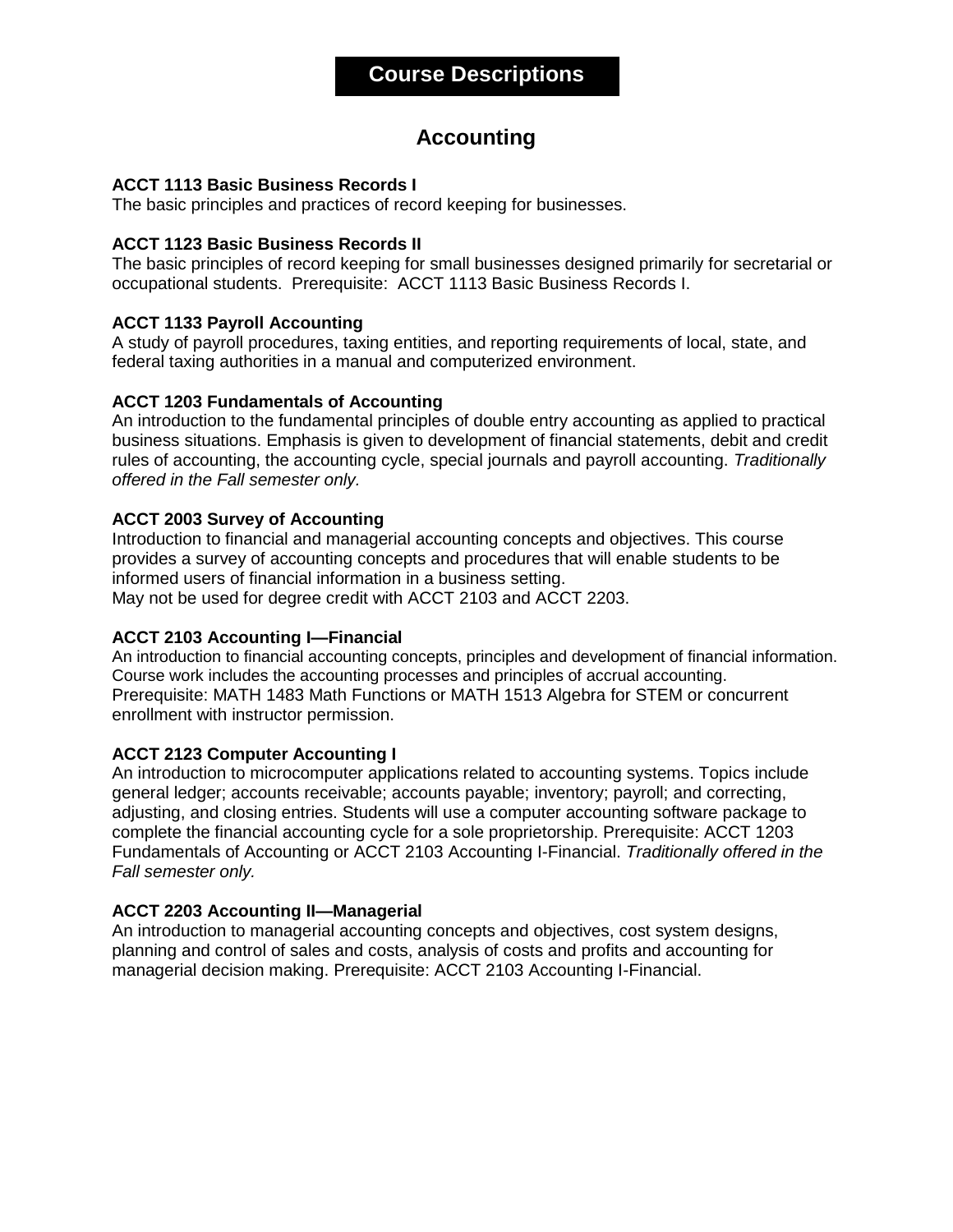# **General Business**

# **BADM 1103 Introduction to Business**

An introduction to business, survey of basic functions, principles and practice of business in the nation and the world.

# **BADM 1113 Digital and Financial Literacy**

An introductory course covering the various problems of individual / consumer financial management with emphasis on personal budgeting, consumer loans and consumer loans and installment loans, credit cards and charge accounts, personal insurance, savings accounts, investments, social security, housing options, commercial bank services, financial institution services, personal taxes, wills, estate planning, retirement planning, career planning, financial planning, and leasing arrangements. Various software applications (word processing, spreadsheet development, presentation and money management tools) are utilized to emphasize the importance and connection of financial management to the current digital age.

### **BADM 1203 Introduction to Entrepreneurship**

An introduction to the opportunities and challenges facing entrepreneurs in a dynamic marketplace. Topics include the analysis of personal strengths and weaknesses as they relate to launching an entrepreneurial career, an overview of the study of entrepreneurship, the principles of recognizing and exploiting viable business ventures, and foundational concepts of planning, financing, starting and managing a new business through the creation of a business plan.

### **BADM 1303 – Introduction to Hospitality Management**

Study of hotels, restaurants, tourism and the hospitality industry from a global perspective. Emphasizes the scope of the industry including an analysis of ethical issues and career opportunities, essential management functions of the hospitality enterprise including marketing, human resources, accounting, finance, and information technologies.

#### **BADM 2113 Business Communications**

A survey course of communications skills needed in the business environment. Course content includes writing memoranda, letters, reports, resumes, and electronic messages; delivering oral presentations; and developing interpersonal skills. Critical thinking and problem solving skills are emphasized. Development of these skills is integrated with the use of technology. Prerequisite: English Composition I (ENGL 1113) and typing ability.

#### **BADM 2313 Business Law**

Course presents a history of the development of business law. Topics covered include general law of contracts, negotiable instruments, insurance, employer and employee, principal and agent and ethical issues in business decision making.

#### **MKTG 2143 Marketing**

Marketing Principles, a survey course for students who have prior coursework and understanding in business, includes a survey of all aspects of marketing: consumer behavior issues, products, pricing, distribution, promotion, research, strategy, and trends. *Traditionally offered in the Spring semester only.*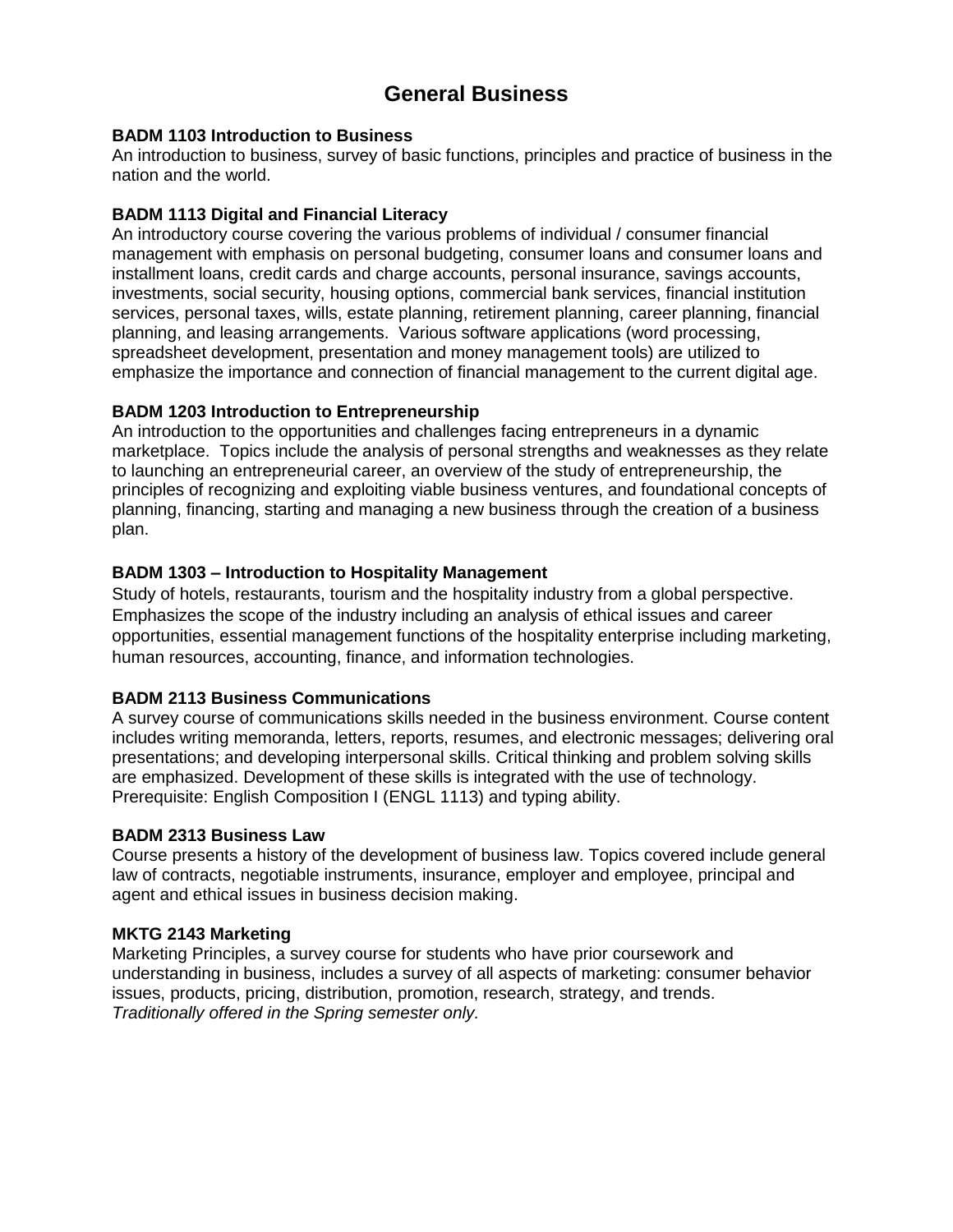# **MGMT 2233 Human Resource Management**

An introduction to the development, application, and evaluation of policies, procedures, and programs for the recruitment, selection, development, and utilization of human resources in an organization.

*Traditionally offered in the Spring semester only.*

# **MGMT 2240 Business Internship**

A course that consists of interrelated work between the student and business or industry in which students combine classroom theory with on-the-job training or observation. *By instructor permission only.*

# **MGMT 2263 Principles of Management**

An introduction to the fundamental principles of management such as planning, organizing, leading, and controlling the basic processes of a firm. *Traditionally offered in the Fall semester only.*

# **PRDV 2321 Professional Development**

Professional Development is designed to assist students in the transition from college to career. To be effective in a career and in life depends on preparation, attitude, hard work, personal qualities and the right strategies. This course focuses on the practical tips and strategies that will help students succeed in the work environment. Emphasis will be on time management / organizational skills; resume development posting; interview, communication and presentation skills; dressing for success and first impression management; and etiquette. For Business majors, this course should be taken in the last semester of their degree plan.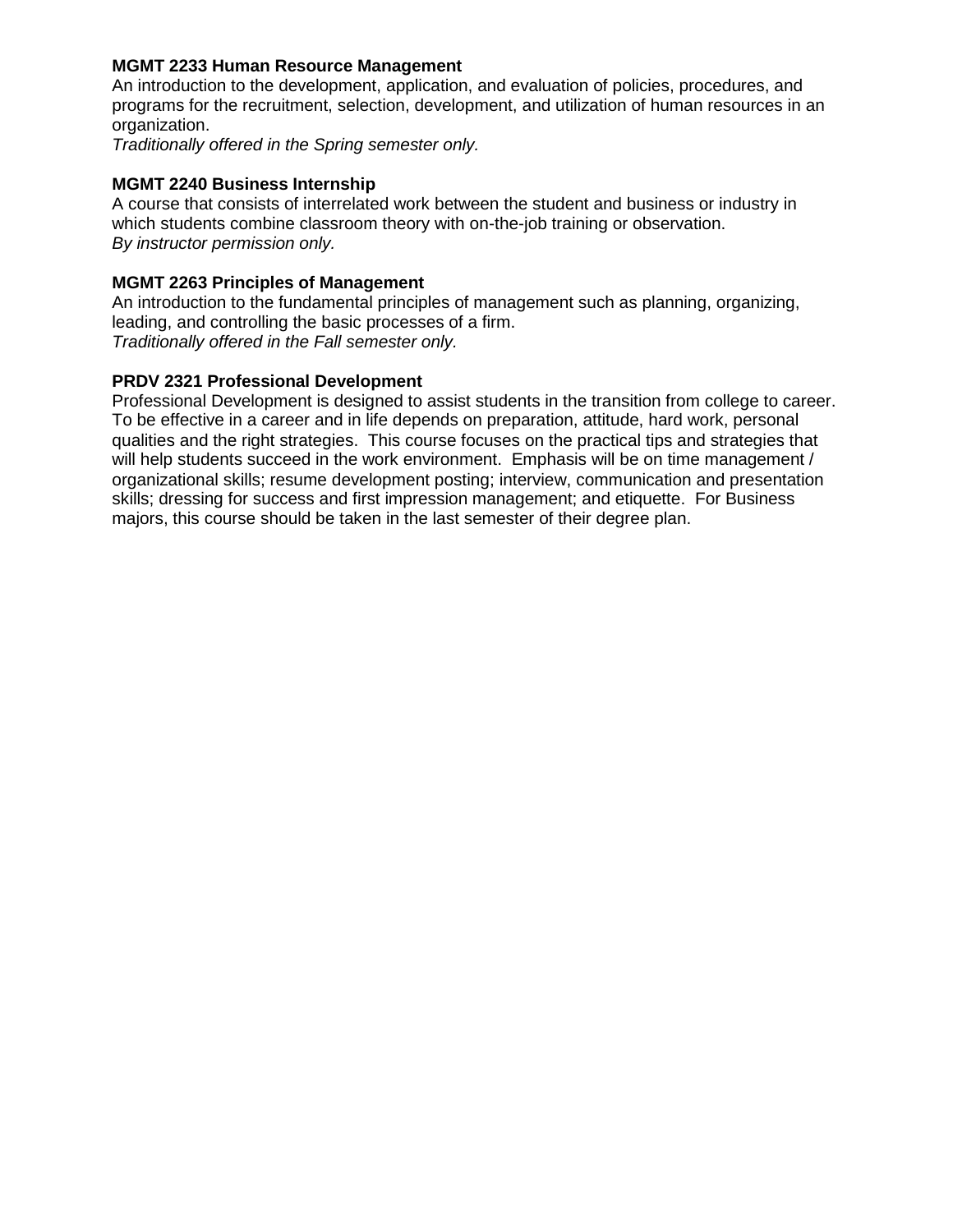# **Computer Science**

# **CMSC 1013 Visual BASIC Programming**

An introduction to Visual Basic programming. This course includes graphical user interface design, event driven programming, tool box controls and properties, basic control structures, files, input/output and a study of arrays. *Traditionally offered in the Spring semester only.*

#### **CMSC 1113 Computer Concepts**

An introduction to beginning level application software use, vocabulary, and introductory hardware and software concepts. Hands-on use of microcomputers will introduce computer operating systems; file management; Internet; use of system tools; word processing, spreadsheet, database and presentation software.

# **CMSC 2123 Business Technologies and Applications**

Computer concepts, terminology and soft-ware applications. An overview of hardware and software components, file structures, management information systems, futuristic trends, database management systems, system analysis and design and data communications. Also included is an introduction to database, spreadsheet and word processing software application packages and application programming. Prerequisite: CMSC 1113 Computer Concepts or BADM 1113 Digital and Financial Literacy.

### **CMSC 2203 Python Programming**

An overview of programming using the Python language that includes hardware, the operating environment and language interpreter, internal computer data representation, the Python logical and arithmetic operators and operator precedence, flow of control, user and file input/output, user-defined functions, arrays, classes and objects. *Traditionally offered in the Fall semester only.*

## **CMSC 2303 Java Programming**

An overview of programming using the Java language plus practical object-oriented principles focusing on how to develop Java applications including fundamental control structures, file, input/output and a study of arrays. *Traditionally offered in the Spring semesters only.*

# **CMSC 2313 Programming with C++**

An overview of programming using the language C+ + that includes fundamental control structures, files, input/output, and a study of arrays. Prerequisite: CMCS 1013 Visual BASIC Programming, CMSC 2203 Python Programming, CMSC 2303 Java Programming or instructor permission. *Traditionally offered in the Fall semesters only.*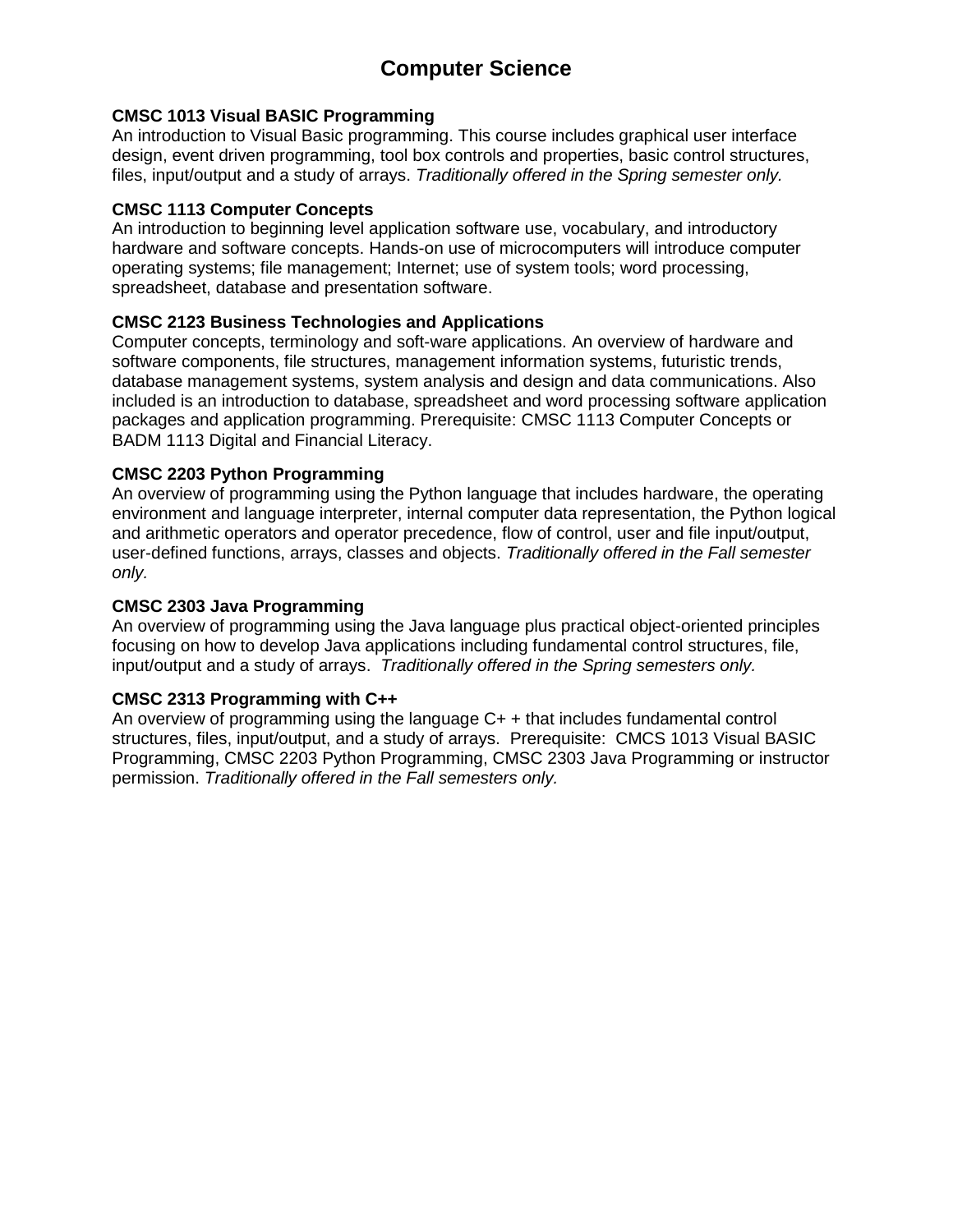# **Economics**

# **ECON 2113 Macroeconomic Principles**

An introduction to the functioning of the aggregate economy. Recommended course content topics include: Basic principles of demand and supply, national income accounting, business cycles, inflation and unemployment, determinants of the level of output, employment and prices, money and banking, fiscal policy, monetary policy, economic growth, international trade and finance. Prerequisite: MATH 1483 Math Functions or MATH 1513 Algebra for STEM or concurrent enrollment with instructor permission.

# **ECON 2123 Microeconomic Principles**

An introduction to the specific components of economic systems with emphasis given to basic principles of demand and supply, elasticity, opportunity cost, utility analysis, production and costs, market structures, factor market, government regulations, and international trade. Prerequisite: MATH 1483 Math Functions or MATH 1513 Algebra for STEM or concurrent enrollment with instructor permission.